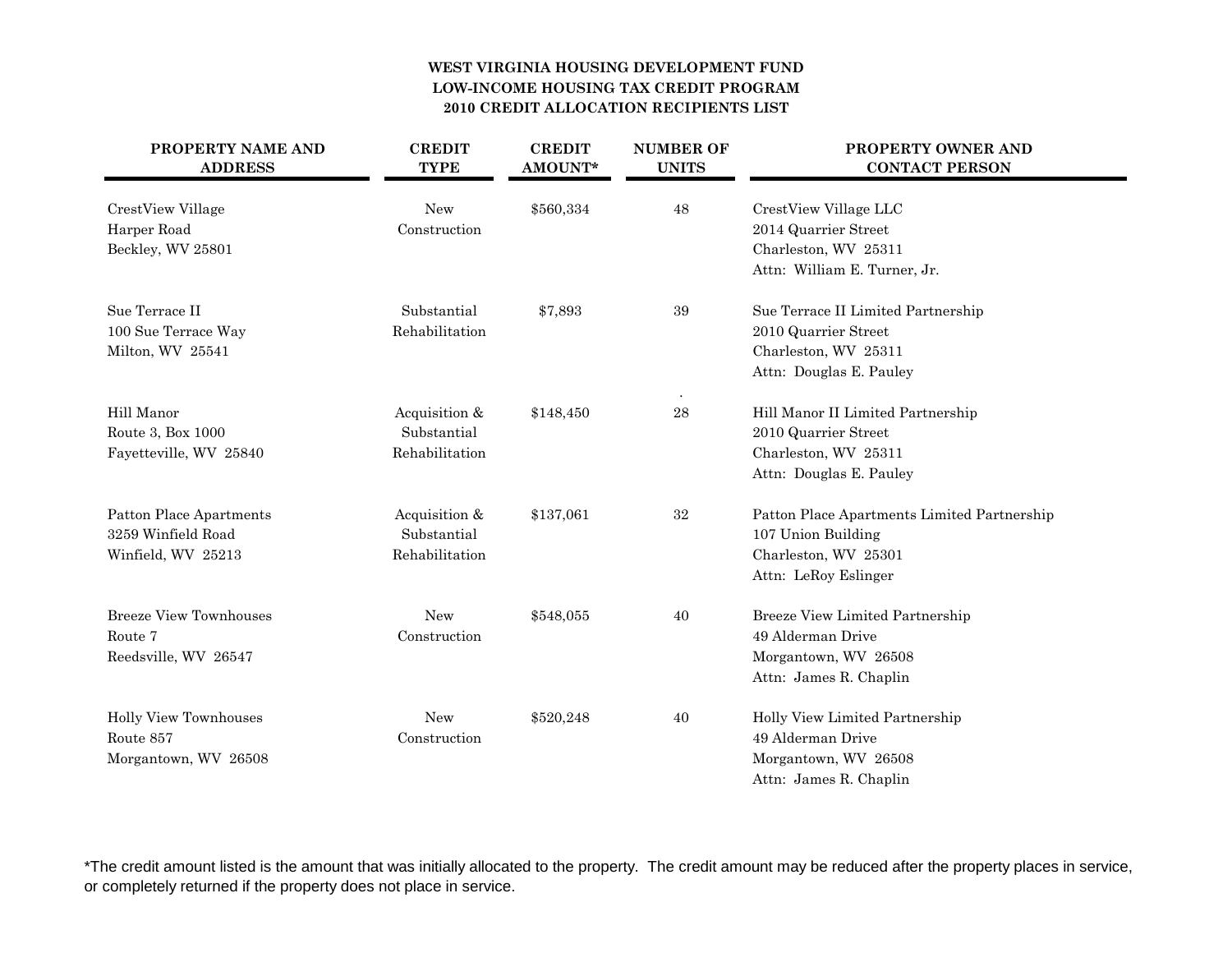## **WEST VIRGINIA HOUSING DEVELOPMENT FUNDLOW-INCOME HOUSING TAX CREDIT PROGRAM2010 CREDIT ALLOCATION RECIPIENTS LIST**

| PROPERTY NAME AND<br><b>ADDRESS</b> | <b>CREDIT</b><br><b>TYPE</b> | <b>CREDIT</b><br>AMOUNT* | <b>NUMBER OF</b><br><b>UNITS</b> | <b>PROPERTY OWNER AND</b><br><b>CONTACT PERSON</b> |
|-------------------------------------|------------------------------|--------------------------|----------------------------------|----------------------------------------------------|
| Jamestown Apartments                | Acquisition &                | \$255,878                | 71                               | Jamestown Apartments Limited Partnership           |
| 2100 Poplar Street                  | Substantial                  |                          |                                  | 107 Union Building                                 |
| Kenova, WV 25530                    | Rehabilitation               |                          |                                  | Charleston, WV 25301                               |
|                                     |                              |                          |                                  | Attn: LeRoy Eslinger                               |
| Artisan Heights                     | New                          | \$441,568                | $\bf 22$                         | Artisan Heights Limited Partnership                |
| 834 28th Street                     | Construction                 |                          |                                  | 300 7th Avenue West                                |
| Huntington, WV 25705                |                              |                          |                                  | Huntington, WV 25701                               |
|                                     |                              |                          |                                  | Attn: William E. Dotson                            |
| The Homes of Littlepage Terrace     | New                          | \$414,000                | $\bf 23$                         | Charleston Replacement Housing L.P. #6             |
| 730 McVey Way                       | Construction                 |                          |                                  | 10 South LaSalle Street, Suite 3440                |
| Charleston, WV 25312                |                              |                          |                                  | Chicago, IL 60603                                  |
|                                     |                              |                          |                                  | Attn: Scott I. Canel                               |
| Unity Terrace Apartments            | Substantial                  | \$89,597                 | 100                              | New Unity Terrace I Limited Partnership            |
| 480 Leonard Avenue                  | Rehabilitation               |                          |                                  | 15825 Shady Grove Road, Suite 55                   |
| Fairmont, WV 26554                  |                              |                          |                                  | Rockville, MD 20850                                |
|                                     |                              |                          |                                  | Attn: Robert B. Margolis                           |
| Founder's Landing                   | Acquisition &                | \$433,772                | 66                               | Founder's Landing Limited Partnership              |
| 2402 West 5th Avenue                | Substantial                  |                          |                                  | 8111 Rockside Road, Suite 200                      |
| Huntington, WV 25704                | Rehabilitation               |                          |                                  | Cleveland, OH 44125                                |
|                                     |                              |                          |                                  | Attn: Frank T. Sinito                              |
| <b>Charter House Apartments</b>     | Substantial                  | \$11,210                 | $72\,$                           | Charter House Investment I, Limited Partnership    |
| 712 Asbury Road                     | Rehabilitation               |                          |                                  | 8111 Rockside Road, Suite 200                      |
| Wayne, WV 25570                     |                              |                          |                                  | Valley View, OH 44125                              |
|                                     |                              |                          |                                  | Attn: Frank T. Sinito                              |

\*The credit amount listed is the amount that was initially allocated to the property. The credit amount may be reduced after the property places in service, or completely returned if the property does not place in service.